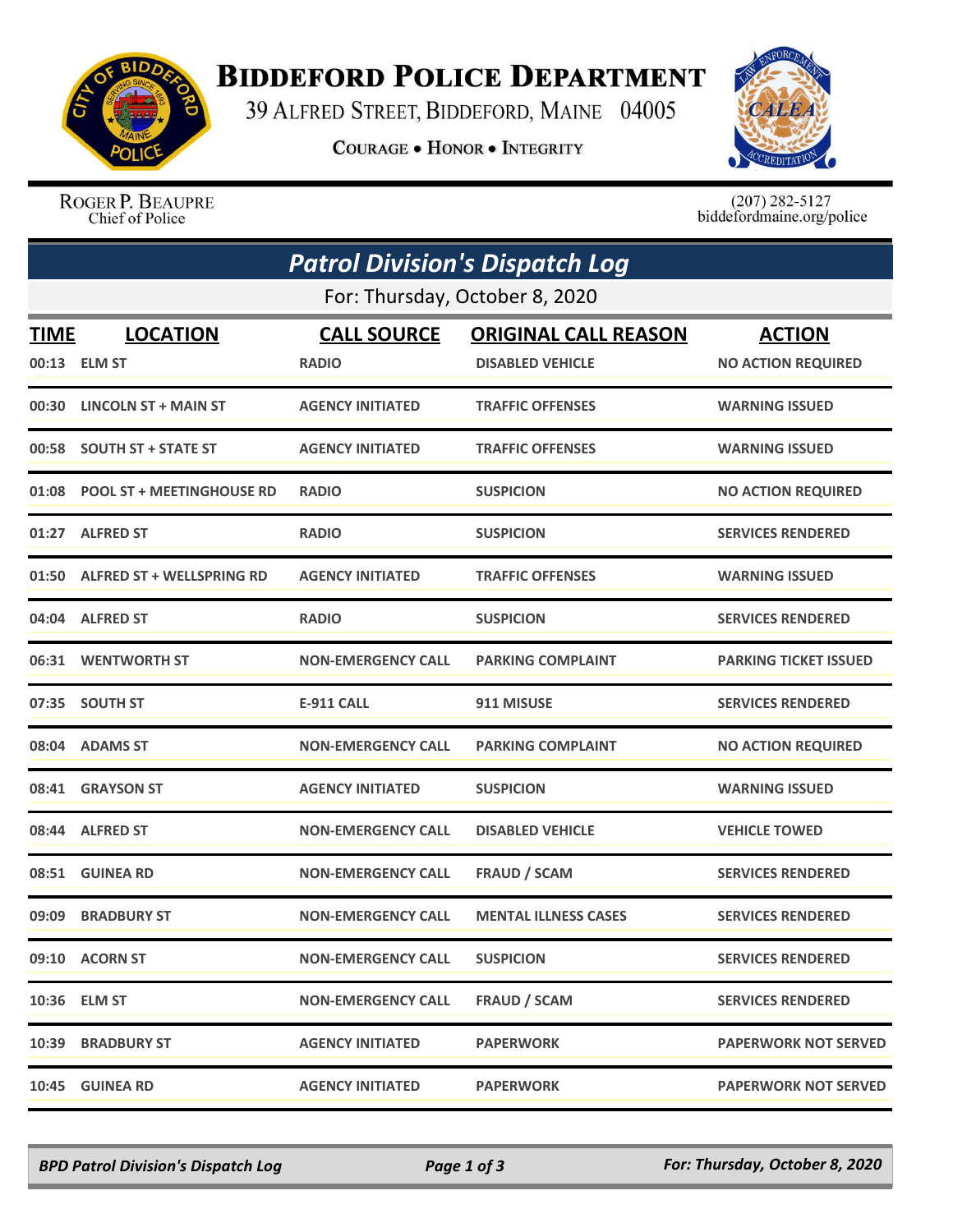| <b>TIME</b> | <b>LOCATION</b>                                             | <b>CALL SOURCE</b>                                   | <b>ORIGINAL CALL REASON</b>                                        | <b>ACTION</b>            |
|-------------|-------------------------------------------------------------|------------------------------------------------------|--------------------------------------------------------------------|--------------------------|
|             | 11:07 HIGH ST                                               | <b>E-911 CALL</b>                                    | <b>DISTURBANCE / NOISE</b>                                         | <b>REPORT TAKEN</b>      |
|             | 11:34 ALFRED ST                                             | <b>NON-EMERGENCY CALL</b>                            | <b>DISTURBANCE / NOISE</b>                                         | <b>SERVICES RENDERED</b> |
|             | 11:52 ALFRED ST                                             | <b>NON-EMERGENCY CALL</b>                            | <b>BOLO</b>                                                        | <b>SUMMONS ISSUED</b>    |
|             |                                                             | CHARGE: OPERATING WHILE LICENSE SUSPENDED OR REVOKED | OFFENDER: KIM LOUISE TROTTIER  AGE: 45  RESIDENT OF: BIDDEFORD, ME |                          |
| 11:55       | <b>TIGER WAY</b>                                            | <b>AGENCY INITIATED</b>                              | HARASSMENT/ONLINE BULLYING                                         | <b>REPORT TAKEN</b>      |
|             | 12:19 STONE CLIFF RD                                        | <b>E-911 CALL</b>                                    | 911 MISUSE                                                         | <b>WARNING ISSUED</b>    |
| 12:46       | <b>MAY ST</b>                                               | <b>NON-EMERGENCY CALL</b>                            | <b>SUSPICION</b>                                                   | <b>SERVICES RENDERED</b> |
|             | 13:02 GEORGE ST                                             | <b>AGENCY INITIATED</b>                              | <b>ANIMAL COMPLAINT</b>                                            | <b>NEGATIVE CONTACT</b>  |
| 13:09       | <b>MILE STRETCH RD</b>                                      | <b>NON-EMERGENCY CALL</b>                            | <b>ANIMAL COMPLAINT</b>                                            | <b>SERVICES RENDERED</b> |
| 13:43       | <b>MT VERNON ST</b>                                         | <b>NON-EMERGENCY CALL</b>                            | <b>SEX OFFENDER REGISTRATION</b>                                   | <b>REPORT TAKEN</b>      |
| 13:45       | <b>MARINER WAY</b>                                          | <b>NON-EMERGENCY CALL</b>                            | <b>ANIMAL COMPLAINT</b>                                            | <b>SERVICES RENDERED</b> |
|             | 13:53 ALFRED ST                                             | <b>NON-EMERGENCY CALL</b>                            | <b>SUSPICION</b>                                                   | <b>SERVICES RENDERED</b> |
|             | 14:01 ELM ST                                                | <b>NON-EMERGENCY CALL</b>                            | <b>SUSPICION</b>                                                   | <b>SERVICES RENDERED</b> |
| 14:33       | <b>CLIFFORD ST</b>                                          | <b>NON-EMERGENCY CALL</b>                            | <b>SUSPICION</b>                                                   | <b>NO VIOLATION</b>      |
|             | 14:56 ELM ST                                                | <b>NON-EMERGENCY CALL</b>                            | <b>ALL OTHER</b>                                                   | <b>SERVICES RENDERED</b> |
|             | 15:30 POOL ST                                               | <b>WALK-IN AT STATION</b>                            | <b>CIVIL COMPLAINT</b>                                             | <b>CIVIL COMPLAINT</b>   |
|             | 15:57 SOUTH ST                                              | <b>AGENCY INITIATED</b>                              | <b>TRAFFIC OFFENSES</b>                                            | <b>VSAC ISSUED</b>       |
|             | 16:12 ELM ST                                                | <b>NON-EMERGENCY CALL</b>                            | <b>CHECK WELFARE</b>                                               | <b>NEGATIVE CONTACT</b>  |
|             | 16:18 CRESCENT ST                                           | <b>NON-EMERGENCY CALL</b>                            | <b>PAPERWORK</b>                                                   | <b>SERVICES RENDERED</b> |
|             | 16:30 ELM ST + WACO DR                                      | AGENCY INITIATED TRAFFIC OFFENSES                    |                                                                    | <b>SUMMONS ISSUED</b>    |
|             | OFFENDER: LAUREN M SMITH  AGE: 25  RESIDENT OF: ARUNDEL, ME | <b>CHARGE: OPERATING WITH SUSPENDED REGISTRATION</b> |                                                                    |                          |
|             | 16:59 GOOCH ST                                              | <b>NON-EMERGENCY CALL</b>                            | <b>SUSPICION</b>                                                   | <b>UNFOUNDED</b>         |
|             | 17:15 POOL ST + SIMARD AVE                                  | <b>AGENCY INITIATED</b>                              | <b>TRAFFIC OFFENSES</b>                                            | <b>WARNING ISSUED</b>    |
|             | 17:47 MAIN ST                                               | <b>NON-EMERGENCY CALL</b>                            | <b>CRIM THREAT / TERRORIZING</b>                                   | <b>FIELD INTERVIEW</b>   |
|             | 18:25 ELM ST + TRAVERS ST                                   | <b>AGENCY INITIATED</b>                              | <b>TRAFFIC OFFENSES</b>                                            | <b>WARNING ISSUED</b>    |

*BPD Patrol Division's Dispatch Log Page 2 of 3 For: Thursday, October 8, 2020*